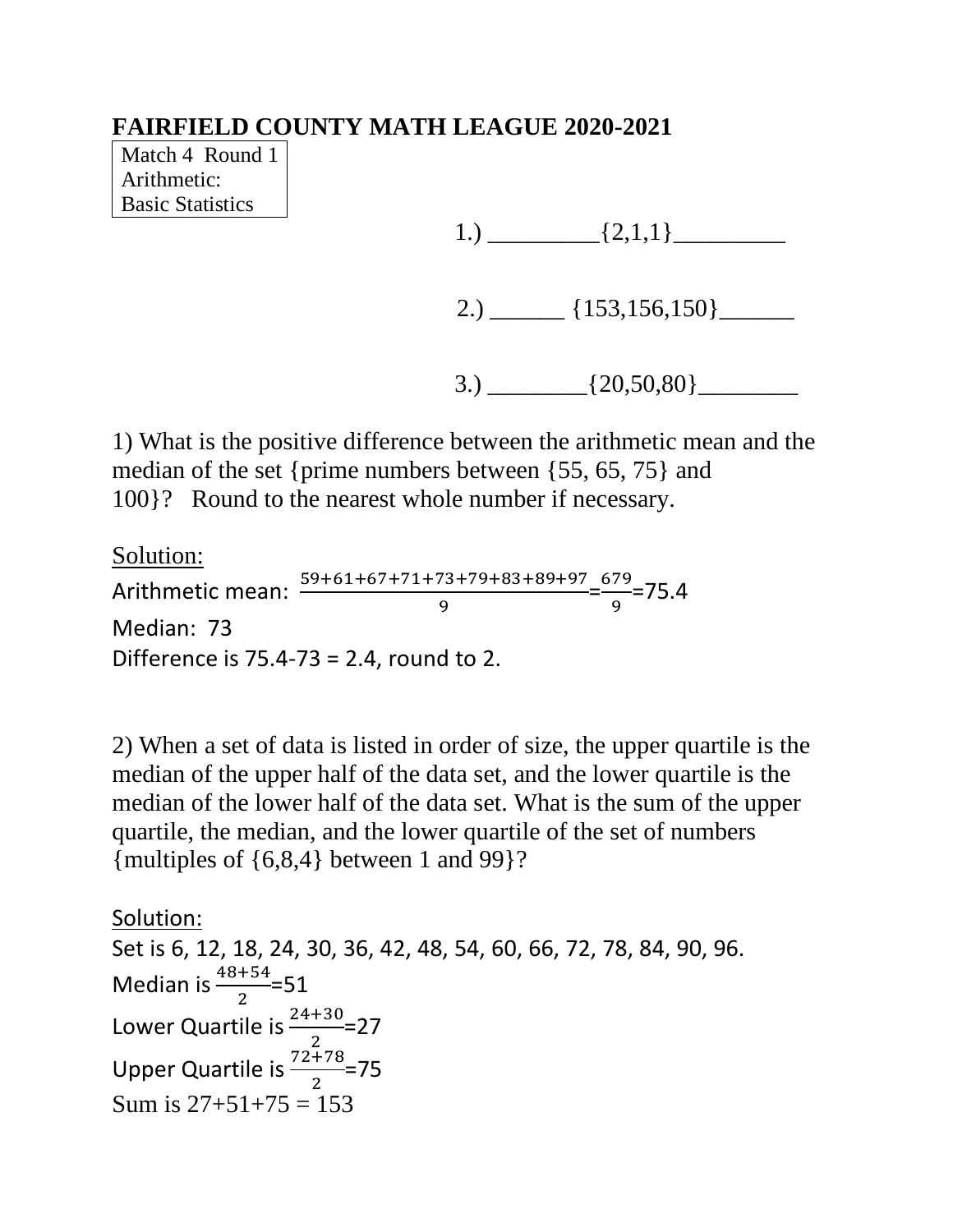3) You have a collection of quarters and dimes. If you add 30 nickels to your collection, you will have {150,180,210 } coins altogether and the mean value per coin will decrease by 3 2 , 5 3 , 5 3 ì í î  $\mathcal{I}$  $\bigg\}$ þ cents. How many quarters do you have?

```
Solution:
Let Q = # of quarters, D=# of dimes. Q+D+30 = 150, so Q+D=120.
\frac{25Q+10D}{120} - \frac{25Q+10D+150}{150} = 1.5120
                150
Multiply by 600
5(25Q+10D)-4(25Q+10D+150)=900
25Q+10D-600=900, 25Q+10D=1500.
Solve the system 25Q+10D=1500, Q+D=120
so 25Q+10D=1500, 10Q+10D=1200. Subtract the equations to get 15Q=300, so 
Q = 20.
```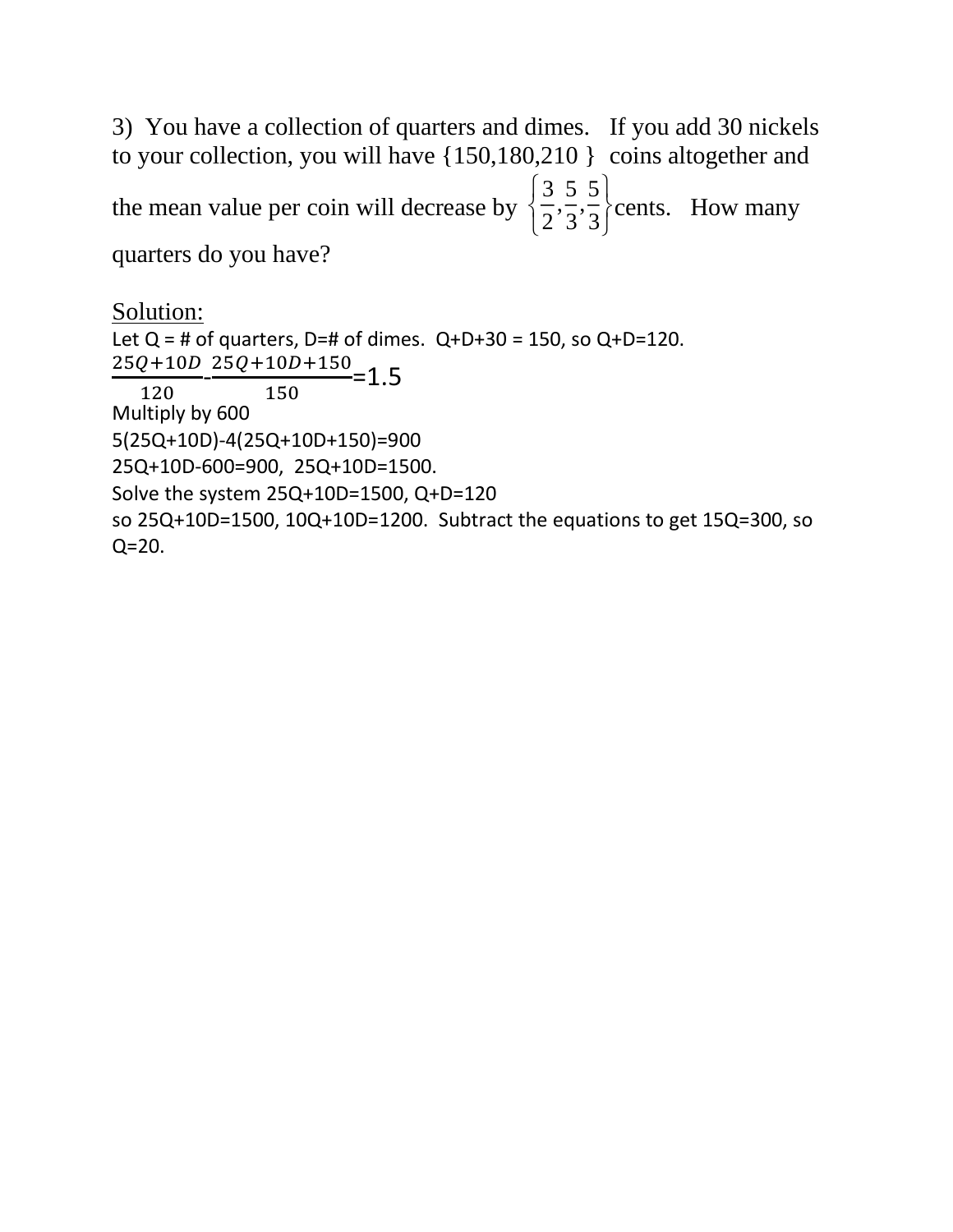Match 4 Round 2 Algebra 1: Quadratic Equations

 $1.) \_\_$  {10,2,1}  $\_\_$ 

2.)  $[49,50,46]$ 

3.) {256, 2400, 2940}

1) If R is the positive root of  $\{9,4,2\}(\{2,3,4\}x^2 - x) = \{20,1,3\}$  and T is the negative root of  $\{9,4,2\}(\{2,3,4\}x^2 - x) = \{20,1,3\}$ , what is {10R+4T, 7R+9T, 8R+10T}?

Solution:

 $18x^{2} - 9x = 20$ ,  $18x^{2} - 9x - 20 = 0$ ,  $(6x+5)(3x-4)=0$ ,  $x=\frac{5}{6}$  $\frac{5}{6}$ ,  $\frac{4}{3}$ 3  $10\left(\frac{4}{3}\right)+4\left(\frac{-5}{6}\right)=\frac{80}{6}-\frac{20}{6}$  $\frac{20}{6}$  = 10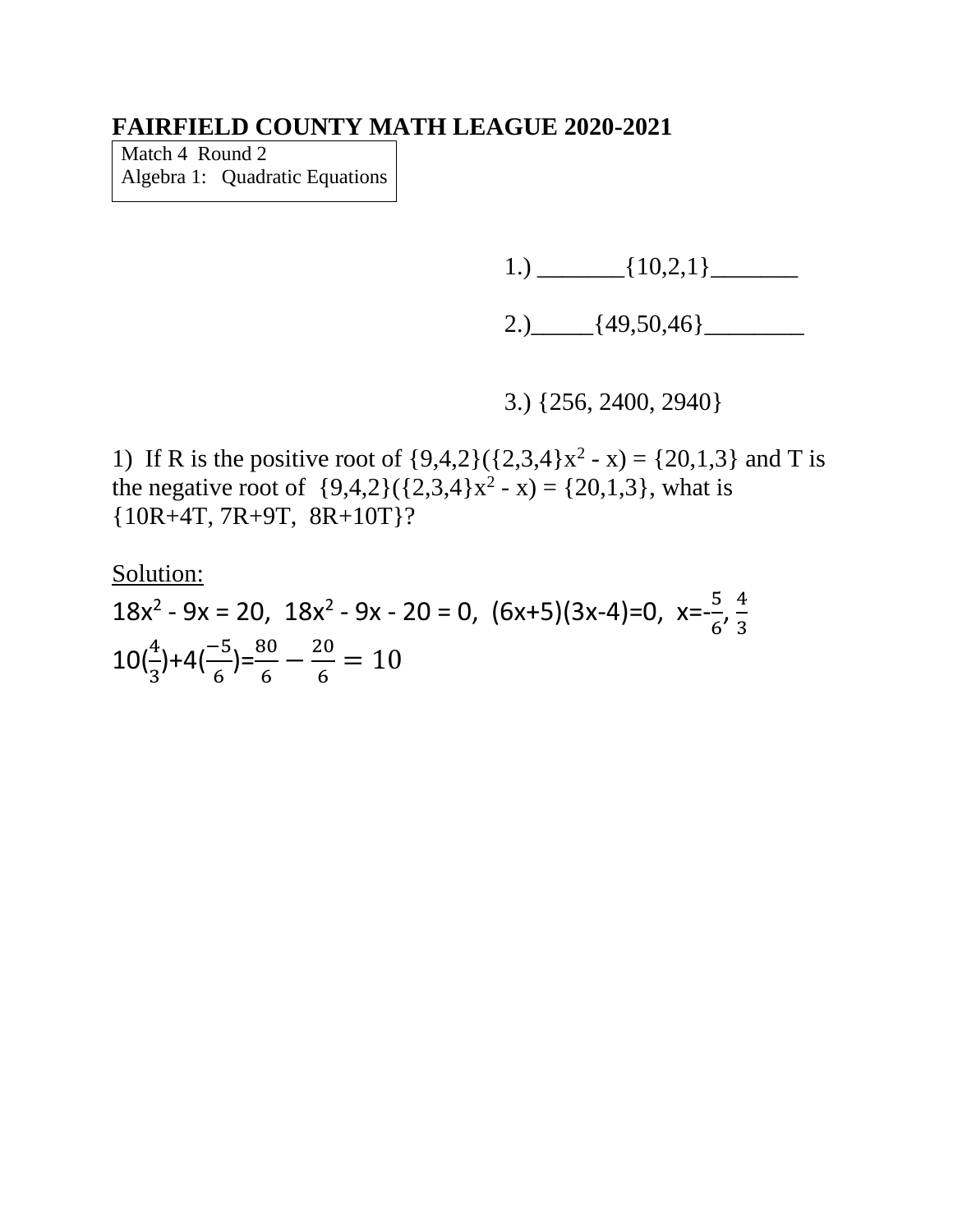2) A quadratic equation has solutions  $\{\frac{4+5\sqrt{2}}{3} \text{ and } \frac{4-5\sqrt{2}}{3}, \frac{3+5\sqrt{2}}{3}\}$  $rac{3v^2}{3}$  and 3−5√2  $\frac{5\sqrt{2}}{3}, \frac{1+5\sqrt{2}}{3}$  $\frac{5\sqrt{2}}{3}$  and  $\frac{1-5\sqrt{2}}{3}$ . The equation can be expressed as  $Ax^2 + Bx + C = 0$ , where A, B, and C are relatively prime integers and  $A > 0$ . Find  $|A + B + C|$ .

Solution:  
\nSum of 
$$
\frac{4+5\sqrt{2}}{3}
$$
 and  $\frac{4-5\sqrt{2}}{3}$  is  $\frac{8}{3}$   
\nProduct of  $\frac{4+5\sqrt{2}}{3}$  and  $\frac{4-5\sqrt{2}}{3}$  is  $\frac{16-50}{9} = \frac{-34}{9}$   
\n $x^2 - \frac{8}{3}x + \frac{-34}{9} = 0$   
\n $9x^2 - 24x - 34 = 0$   
\n9-24-34=-49

3) Find the product of all values of k for which the equation  $\{(k-8)x^2 +$  $kx + (k-3)$ ,  $(k-15)x^2 + kx + (k-8)$ ,  $(k-21)x^2 + kx + (k-5) = 0$  has exactly one real solution for x.

Solution:  $k^2 - 4(k-8)(k-3)=0$ ,  $k^2 - 4(k^2-11k+24)=0$ ,  $-3k^2 + 44k-96=0$ ,  $3k^2 - 44k + 96=0$ ,  $(3k-8)(k-12)=0$ ,  $k=12$  or  $\frac{8}{3}$ 3 . Product is  $12*\frac{8}{3}$ 3  $=$ 32. However, if  $k = 8$  there is also exactly one solution to the equation. So, the answer to the question is  $32.8 = 256$ .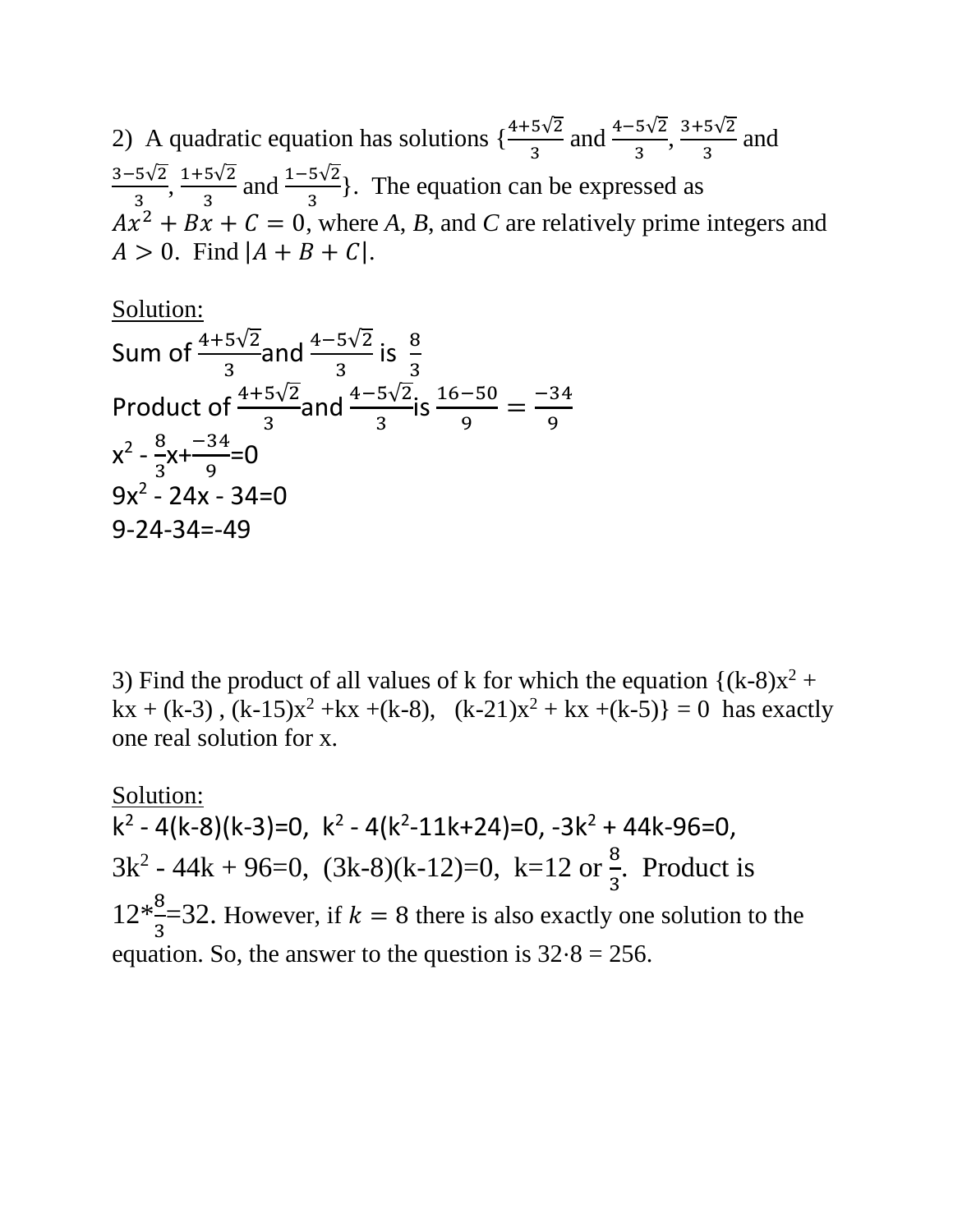Match 4 Round 3 Geometry: Similarity Note: Diagrams are not Necessarily drawn to scale

1) \_\_\_\_\_\_\_\_{64, 80, 112} \_\_\_\_\_\_\_\_

2.)  $\frac{26,56,34}{20}$ 

3.)  $\left[\frac{14, 126, 56\right]$ 

1) The ratio of the areas of two regular octagons is {16:9, 25:9, 49:9}. One side of the smaller octagon measures 6 cm. Find the perimeter of the larger octagon.

Solution:

 $\overline{\phantom{a}}$ 

The ratio of the perimeters is the square root of the ratio of their sides, so the ratio of the perimeters is  $\frac{4}{3}$ . The perimeter of the smaller octagon is  $6*8 = 48$  cm, so  $\frac{4}{3} = \frac{P}{48}$  $\frac{r}{48}$ , P = 64 cm.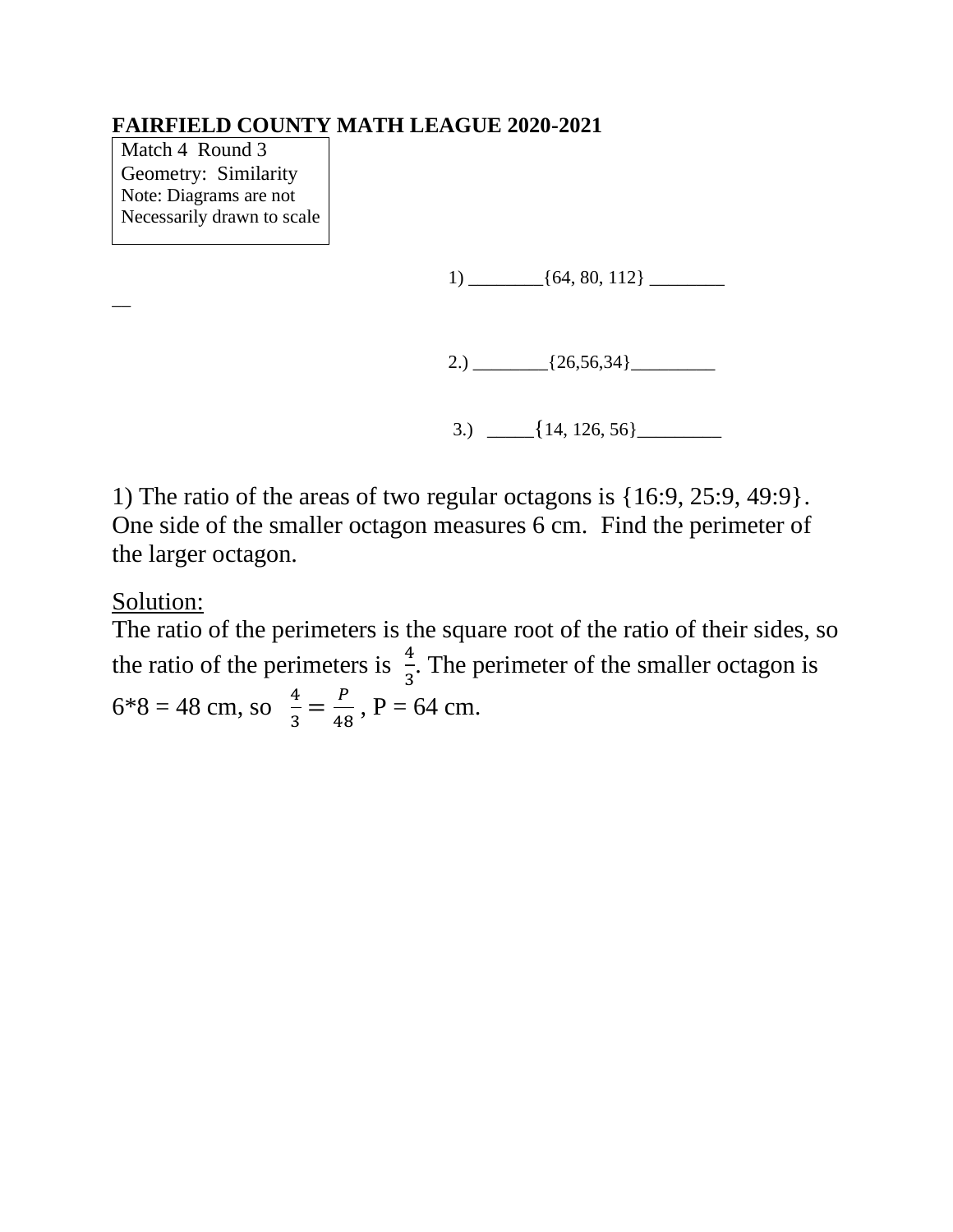2)  $\triangle$  *VWX* is a right triangle with the right angle at *X*. Point *Y* lies on segment *VW* and point *Z* lies on segment *VX*. Segment *YZ* is parallel to segment *WX*.  $WX = \{5, 11, 7\}$ ,  $VX = 3\sqrt{3}$ , and  $YZ = 4$ . As a radical expression in simplest form,  $VY = \frac{A\sqrt{B}}{C}$  $\frac{\sqrt{D}}{C}$ . Find  $A + B + C$ .

Solution:



Since  $\triangle$ WVX is a right  $\triangle$ , WV<sup>2</sup> =  $(3\sqrt{3})^2$ +5<sup>2</sup> = 52, WV=  $2\sqrt{13}$ VY  $\frac{VY}{VW} = \frac{YZ}{WX}$  $\frac{YZ}{WX}$ ,  $\frac{VY}{2\sqrt{1}}$  $\frac{VY}{2\sqrt{13}} = \frac{4}{5}$  $\frac{4}{5}$ , 4  $*$  2 $\sqrt{13}$  = 5(VY), 5(VY)=8 $\sqrt{13}$ , VY= $\frac{8\sqrt{13}}{5}$ . So the answer to the question is  $8 + 13 + 5 = 26$ .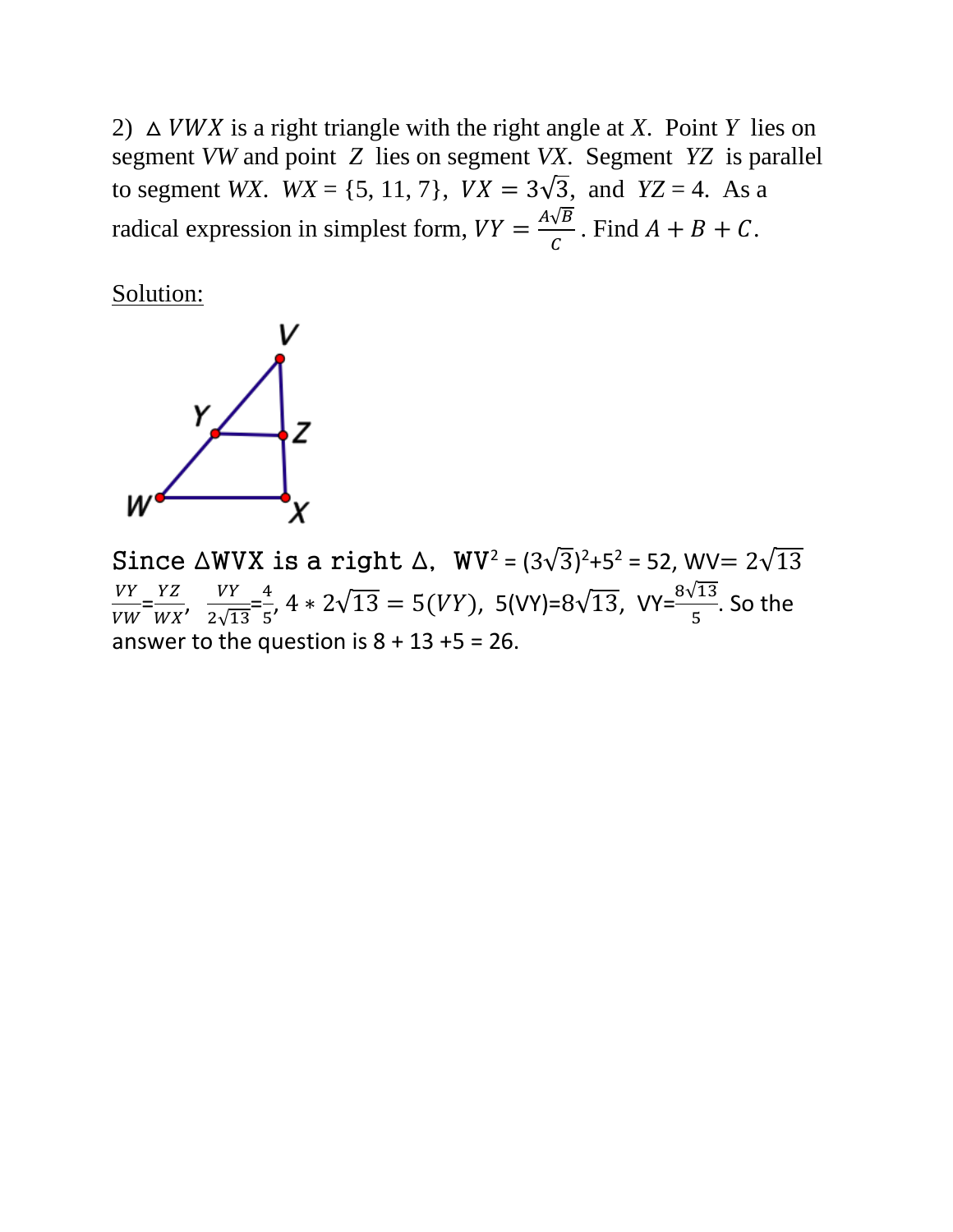3) In the diagram below, not necessarily drawn to scale, isosceles trapezoid ABCD is similar to trapezoid EFGH with segment AB parallel to segment CD. AB+CD= $\{28,84,56\}$  and  $11(AB)=3(CD)$ . HG  $\wedge$  DC and AB  $\wedge$  EF. BC={  $4\sqrt{5}$ ,12 $\sqrt{5}$ ,8 $\sqrt{5}$ }. Find the area of EFGH.



Solution:

AB= $\frac{3}{11}$ CD, so CD+ $\frac{3}{11}$ CD=28,  $\frac{14}{11}$ CD=28, CD=22. AB=28-22=6. Since ABCD is isosceles, DG=0.5(22-6)=8. Since BC=AD= $4\sqrt{5}$ ,  $AG^2=(4\sqrt{5})^2-8^2$ , so AG=4.  $AF$  $\frac{AF}{AG} = \frac{AG}{DG}$  $\frac{AG}{DG}$ ,  $\frac{AF}{4}$  $\frac{4F}{4} = \frac{4}{8}$  $\frac{4}{8}$ , AF=2.  $\frac{HG}{DC} = \frac{AG}{DG}$  $\frac{AG}{DG}$ , SO $\frac{HG}{22}$  $\frac{HG}{22} = \frac{2}{4}$  $\frac{2}{4}$ , HG=11, and similarly EF=3. 1  $\frac{1}{2}(11+3)*2=14.$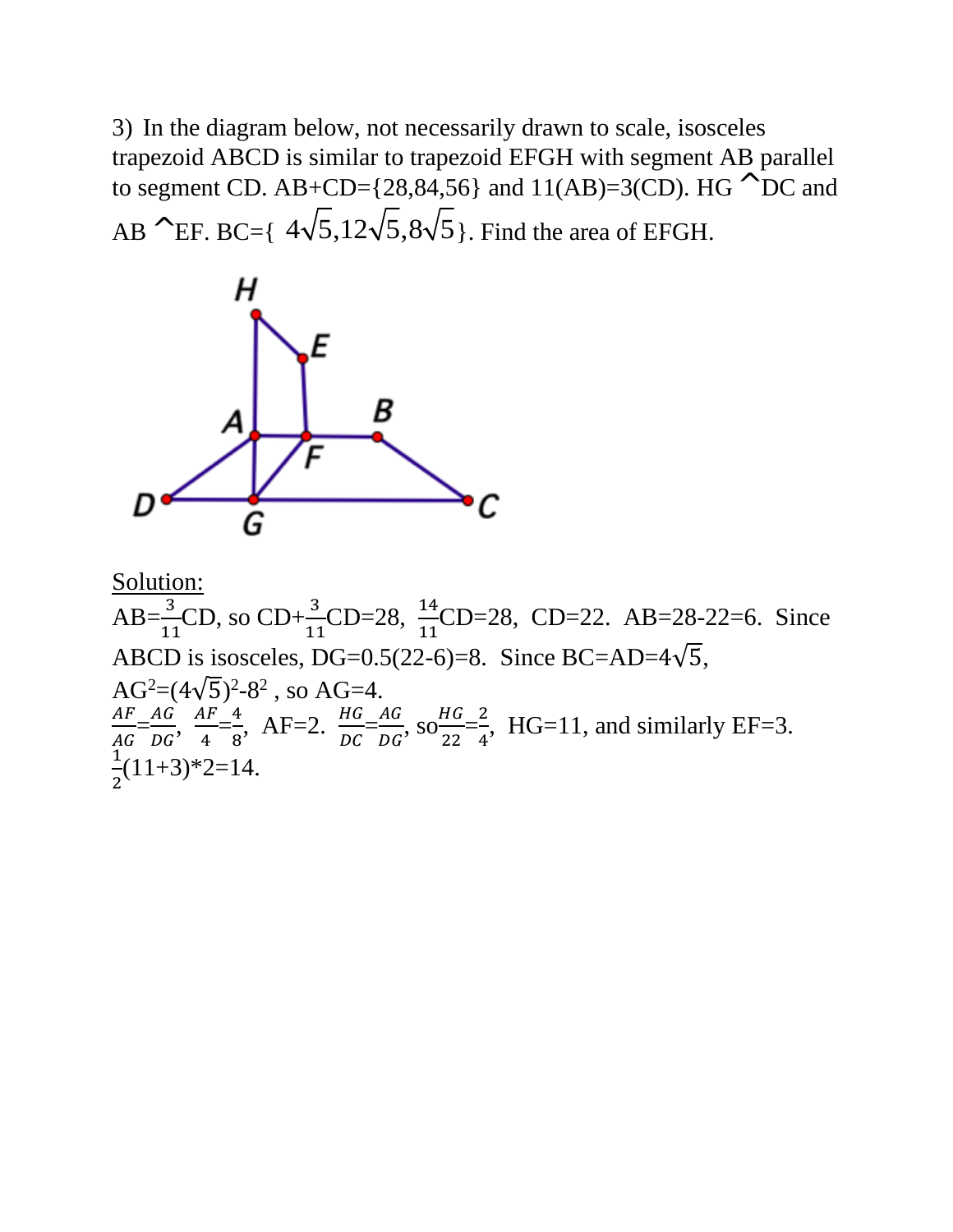Match 4 Round 4 Algebra 2: Variation

1.)  $[9,6,2]$ 

2.)  $\left[5625, 2500, 36\right]$ 

 $3.) \qquad \qquad \{11,17,14\}$ 

1.)  $(z - 10)$  varies inversely with the square root of w. If  $z=8$ when w=64, what is the value of z when  $w=[256,16,4]$  ?

Solution:  
z-10=
$$
\frac{k}{\sqrt{w}}
$$
, 8-10= $\frac{k}{\sqrt{64}}$ , k=-16. z-10= $\frac{-16}{\sqrt{256}}$ , so z-10=-1, z=9

2.) m varies inversely with n, and  $n^2$  varies directly with  $p^3$ . If p=25 when m=27000, what is p when m= $\{8,27,15625\}$  ?

Solution:  
\n
$$
m=\frac{k}{n^2}
$$
,  $n^2=k_2p^3$ , so  $n = k_3p^{1.5}$ ,  $m = \frac{k}{p^{1.5}}$  27000 =  $\frac{k}{25^{1.5}}$ ,  
\nK = 125\*27000=3375000  
\n8 =  $\frac{3375000}{p^{1.5}}$ ,  $p^{1.5}=421875$ ,  $p = 5625$ .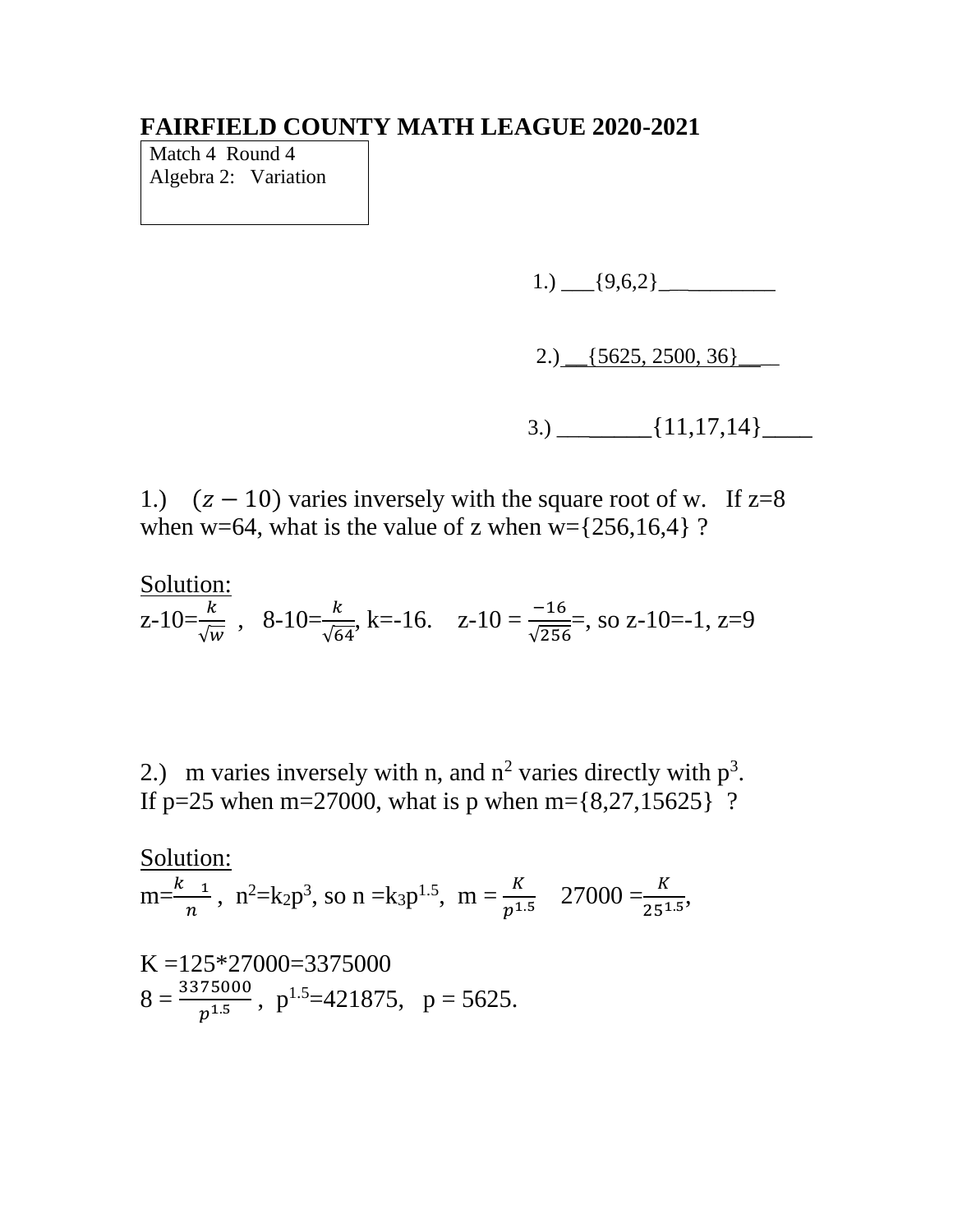3.) The electromagnetic force in notwens between two charged particles in Universe X varies jointly with the product of their charges in bmoluocs and inversely with the cube of the distance in retems between them.

Particles A and B are 2 retems apart. The electromagnetic force between them is {3600,6000,4800} notwens. Particle B has charge 200 bmoluocs. The force between particles A and C is 120 notwens, and particle C has charge 60 bmoluocs. The distance between particles A and C in retems in simplest radical form is  $M\sqrt[3]{N}$ . What is M+N ?

# Solution:

Let a = charge on particle A and  $k = constant$  of proportionality and  $R =$  distance between A and C.

 $3600 = \frac{kA(200)}{3^3}$  $\frac{(200)}{2^3}$ , so kA = 144.  $120 = \frac{kA(60)}{R^3}$  $\frac{A(60)}{R^3}$ , 120 =  $\frac{(144)(60)}{R^3}$  $\frac{47(60)}{R^3}$  $120R^3 = 144*60=21600$ ,  $R^3 = 72$ ,  $R = \sqrt[3]{72} = 2\sqrt[3]{9}$ .  $2+9 = 11$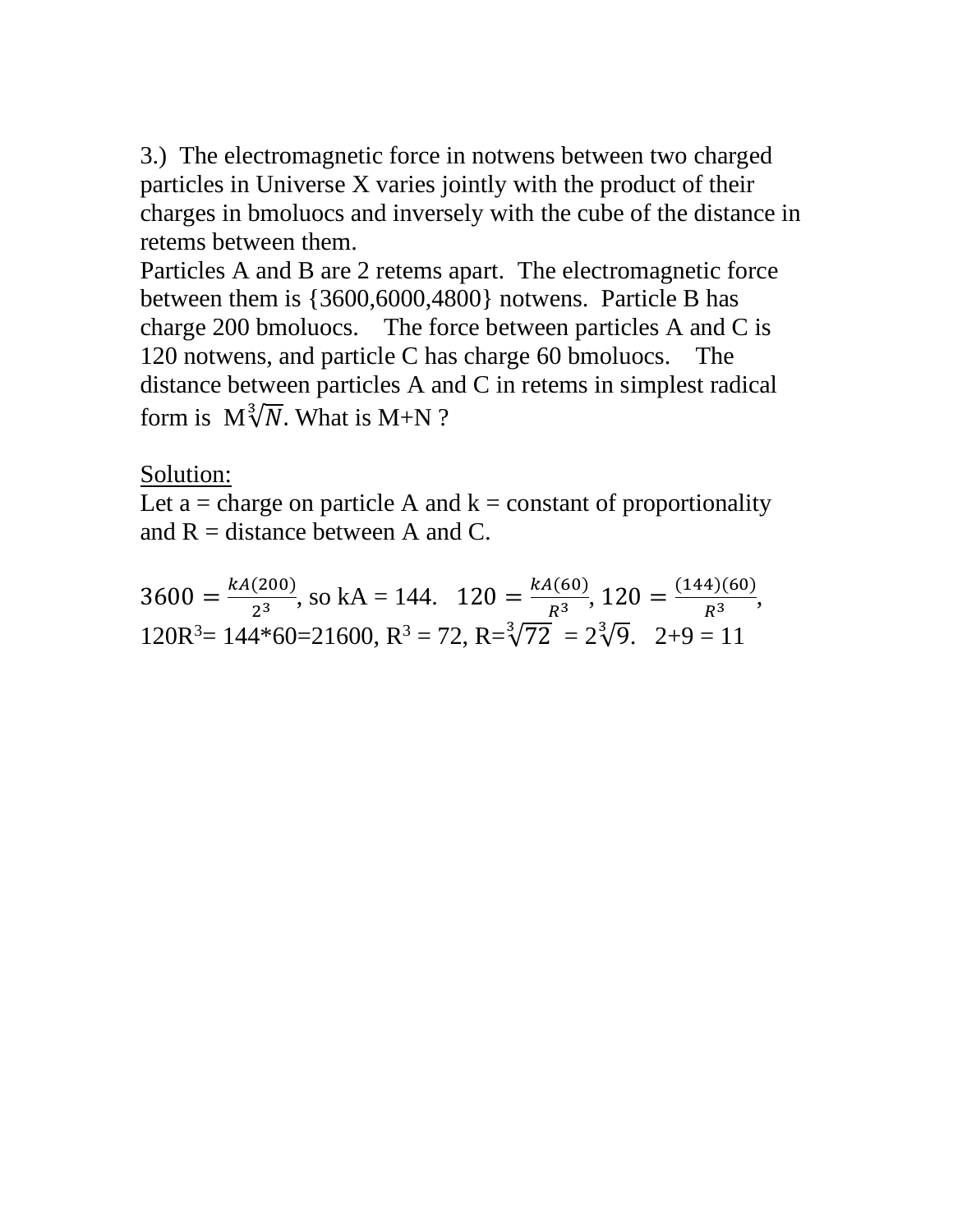Match 4 Round 5 Trig Expressions and DeMoivre's Theorem

- 1.) \_{119,144,169}\_\_\_\_\_
- $2.) \_\_$  {3,3,1}  $\_\_$
- $3.)$   $[73,103,137]$   $\_$

1.) For how many integers *N* with  $1 \leq N \leq \{300, 325, 350\}$  is  $\cos N^{\circ}$  positive?

Solution:

89 values from 1 through 89, and then 30 more from 271 through 300.  $89+30 = 119$ .

2.) If  $r \text{ cis } \theta$  means  $r(\cos \theta + i \sin \theta)$ , for how many integer values of *A* between  $\{-10 \text{ and } 0, -5 \text{ and } 5, 0 \text{ and } 10\}$  is  $\left(4 \operatorname{cis} \frac{\pi}{A}\right) \left(6 \operatorname{cis} \frac{\pi}{A+3}\right)$  a complex number whose real part is equal to zero?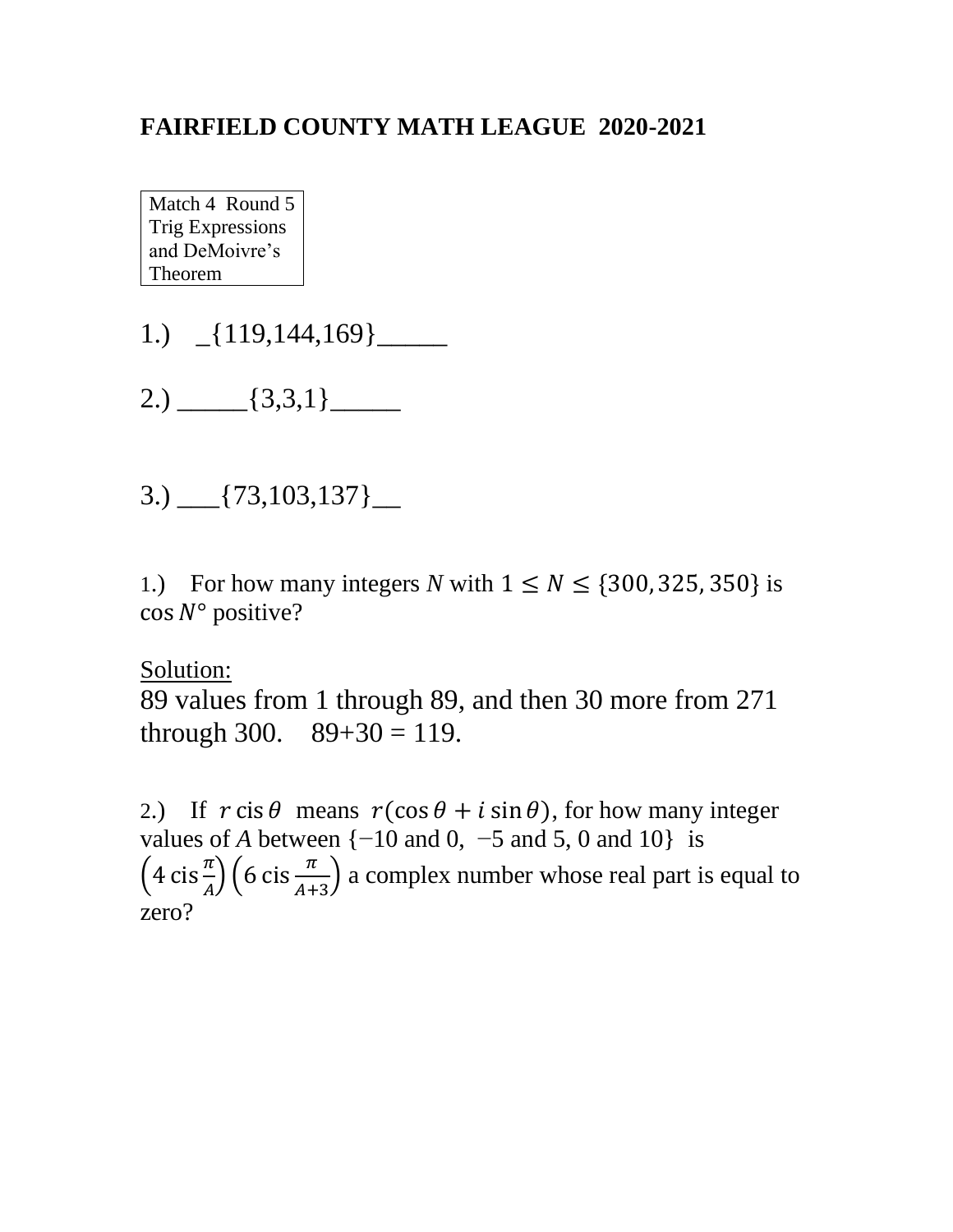Solution:

We need 1  $\overline{A}$  $+$ 1  $A+3$ to be an odd multiple of 0.5. This is true for A=-6, - 2, -1, and 3. So there are {3,3,1}

3.) Lines  $L_1$  and  $L_2$  both have positive slope and pass through the origin. Line  $L_1$  also passes through the point  $\{(7, 2), (8, 3), (9, 4)\}.$ The angle between lines  $L_1$  and  $L_2$  is equal to the angle between line L<sub>1</sub> and the positive *x*-axis. The slope of line L<sub>2</sub> is  $\frac{p}{q}$ , where p and *q* are relatively prime positive integers. Find  $p + q$ .

## Solution:

Call the angle between L<sub>1</sub> and the x-axis  $\phi$ . The tangent of  $\phi$  is  $\frac{2}{7}$ . The angle between  $L_1$  and  $L_2$  is also  $\emptyset$ , so the angle between  $L_2$  and

the positive x-axis is  $2\phi$ .  $\tan(2\phi) = \frac{2 \tan(\phi)}{1-\tan^2(\phi)}$ .  $\tan(2\phi) =$  $2*\frac{2}{7}$ 7  $1-(\frac{2}{7})$  $\frac{7}{2(2)}$  = 4 7  $1-\frac{4}{4}$ 49 = 4 7 45 49  $=\frac{28}{15}$  $\frac{28}{45}$ . p+q = 73.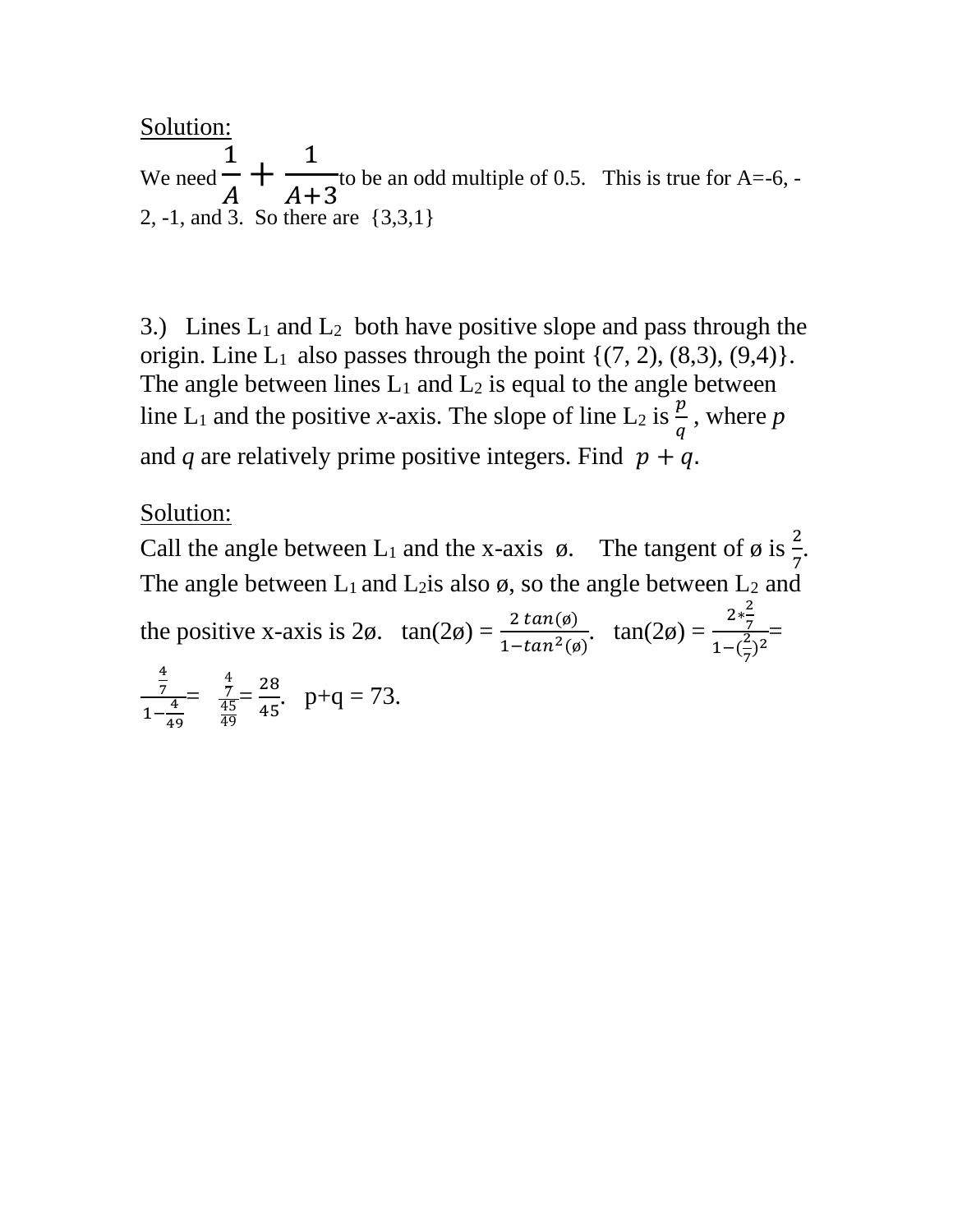Match 4 Round 6 **Conics** 

- 1.)  ${39,56,24}$
- 2.)  $[3,4,5]$
- $3.)$   $(21,16,4)$

1.) A line with a negative slope is tangent to the circle  $x^2 + y^2 = 25$  at the point T. The line also passes through  ${A(8,0), A(9,0), A(7,0)}.$  Find the square of the length AT.

## Solution:

The line is tangent to the circle at T. If O is the origin, the triangle OAT is a right triangle with the right angle at T.  $OT = 5$  since it is a radius of the circle.  $OA =$ 8.  $AT^2 + 5^2 = 8^2$ , so  $AT^2 = 8^2 - 5^2 = 39$ 

2.) A hyperbola has foci at  $({3,4,5}\sqrt{5}, 0)$  and  $({-}{{3,4,5}}\sqrt{5}, 0)$  and one of its asymptotes has equation  $y = 2x$ . The hyperbola intersects the positive *x*-axis at (*a*, 0). Find *a*.

## Solution:

If the intercepts are  $(a,0)$  and  $(-a,0)$ , an asymptote has equation  $y=\frac{b}{a}$  $\frac{b}{a}x=\frac{2}{1}$  $\frac{2}{1}x$  and  $a^2+b^2 = c^2 = (3\sqrt{5})^2 = 45$ . b=2a, from the asymptote equation, so  $a^2 + (2a)^2 = 45$ ,  $5a^2 = 45$ ,  $a^2 = 9$ , a=3.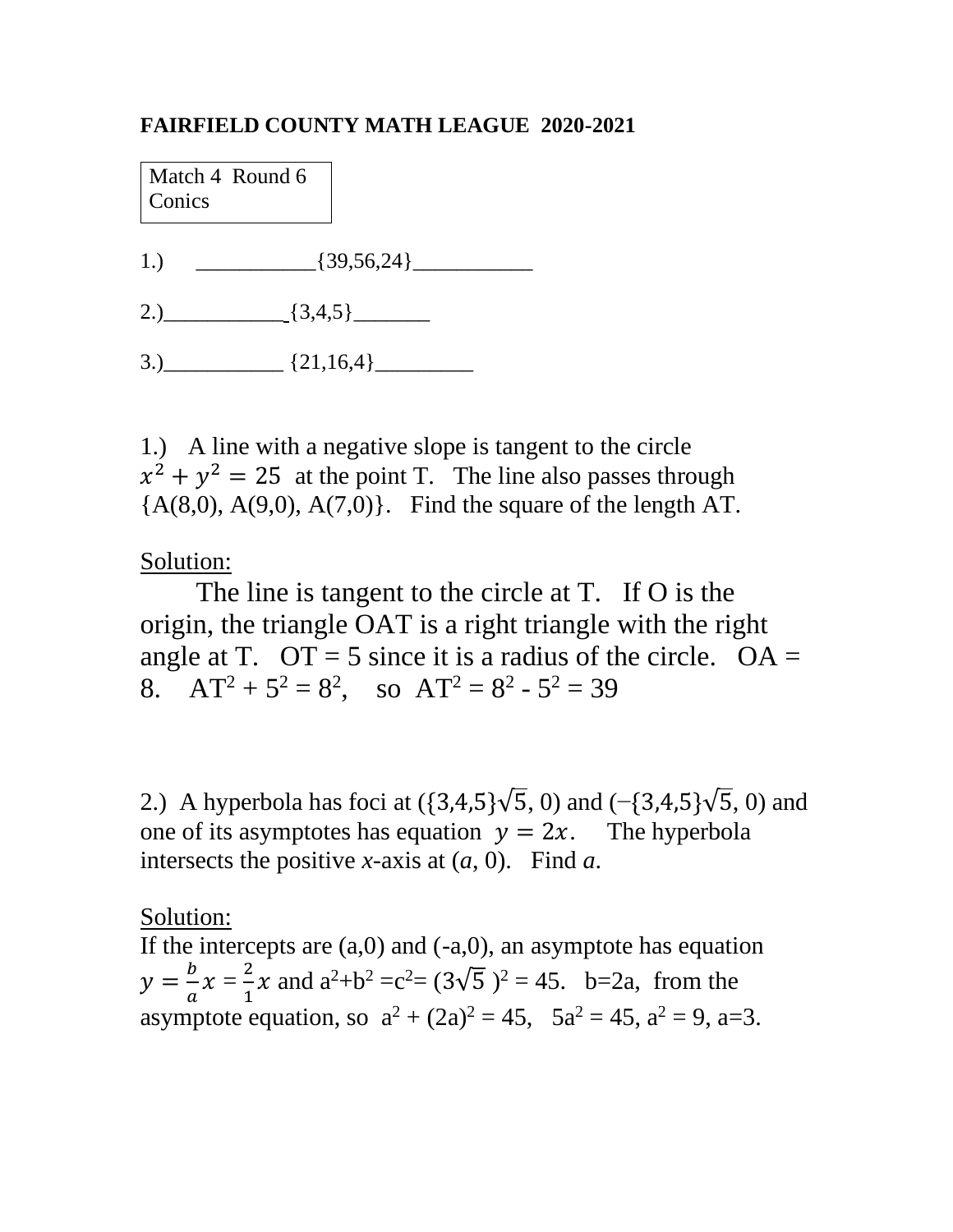3.) An ellipse has foci at  $(2\sqrt{21}, 0)$  and  $(-2\sqrt{21}, 0)$ . It intersects the *y*-axis at  $(0, 4)$  and  $(0, -4)$ . One intersection point of this ellipse with the circle centered at (0,0) with radius 6 has *y*coordinate  $\{\frac{16\sqrt{A}}{A}, \frac{A\sqrt{21}}{21}\}$  $\frac{\sqrt{21}}{21}, \frac{A^2\sqrt{21}}{21}$  $\frac{\sqrt{21}}{21}$ . Find A.

#### Solution:

Find x-intercepts by  $a^2 = (2\sqrt{21})^2 + 4^2$ ,  $a = \pm 10$ . x-intercepts are at  $(10,0)$  and  $(10, 0)$ , so the ellipse has equation  $\frac{x^2}{40}$  $\frac{x^2}{100} + \frac{y^2}{16}$  $\frac{1}{16}$  = 1, so  $4x^2 + 25y^2 = 400$ . Multiply the equation of the circle by 4 to get  $4x^2 + 4y^2 = 144$ , subtract to get  $21y^2 = 256$ .  $y = \sqrt{\frac{256}{21}} = \frac{16}{\sqrt{21}}$ √21  $=\frac{16\sqrt{21}}{24}$  $\frac{21}{21}$ .  $A=21.$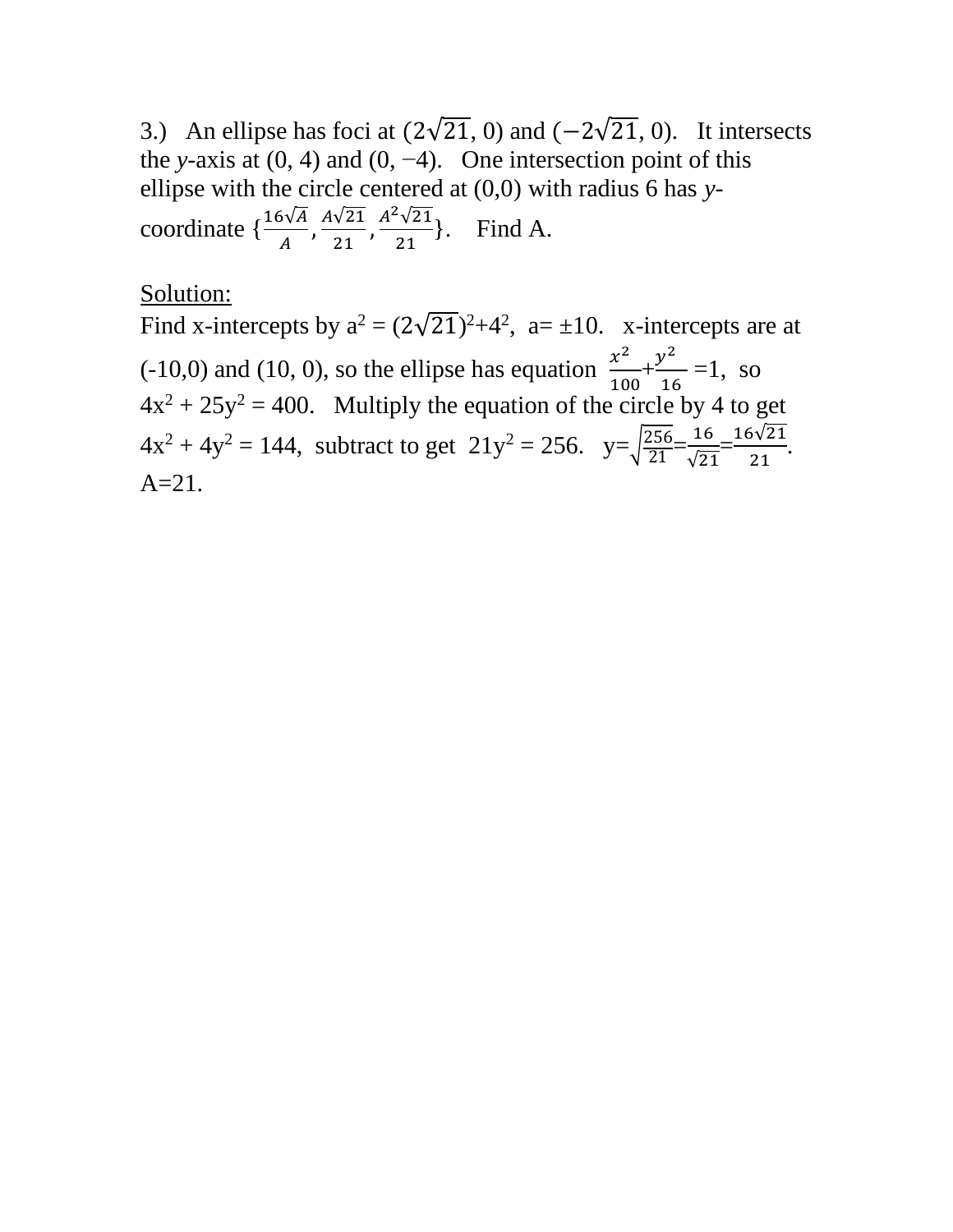#### **FAIRFIELD COUNTY MATH LEAGUE 2020-2021 Match 4 Tm Rd**

Answers:

- 1. 63
- 2. 3
- 3. 4
- 4. 10240
- 5. 25
- 6. 17

1) The geometric mean of a set of N numbers  $\{a_1, a_2, ..., a_N\}$  is defined to be  $\sqrt[n]{a_1 a_2 a_3 ... a_N}$ . A particular set of six numbers has geometric mean equal to 3. Five of the numbers are  $\frac{7}{9}$ ,  $\frac{1}{25}$  $\frac{1}{27}, \frac{1}{49}$  $\frac{1}{49}$ , 81, and 243. What is the sixth number?

Solution: We need  $3^6 = \frac{7}{6}$  $\frac{7}{9}$   $\frac{1}{27}$   $\frac{1}{49}$   $\frac{81 \times 243}{43}$   $a_N$ ,  $7*3^{-2}*3^{-3}*7^{-2}*3^{4}*3^{5}*a_N=3^6$ , so  $a_N=\frac{3^6}{(7-1)}$  $(7^{-1})$  $(3^4)$  $=7*9=63$ 

2) For how many integer values of *k* does the equation  $kx^2 + 3x + k = 25$  have two rational solutions?

## Solution:

We need the discriminant  $3^2 - 4(k(k-25)) = -4k^2 + 100k + 9$  to be positive. This will only be true for 0≤k≤25. Then we need a perfect square. Set up a spreadsheet as k goes from 0 to 25 and check how many are perfect squares. For  $k=0$  and  $k=25$ , the discriminant is 9. For  $k=11$  and  $k=14$ , the discriminant is 625. But if  $k=0$ , you do not have a quadratic, so the only values for k are 11, 14, 25. There are three values of *k* for which the given equation has two rational solutions.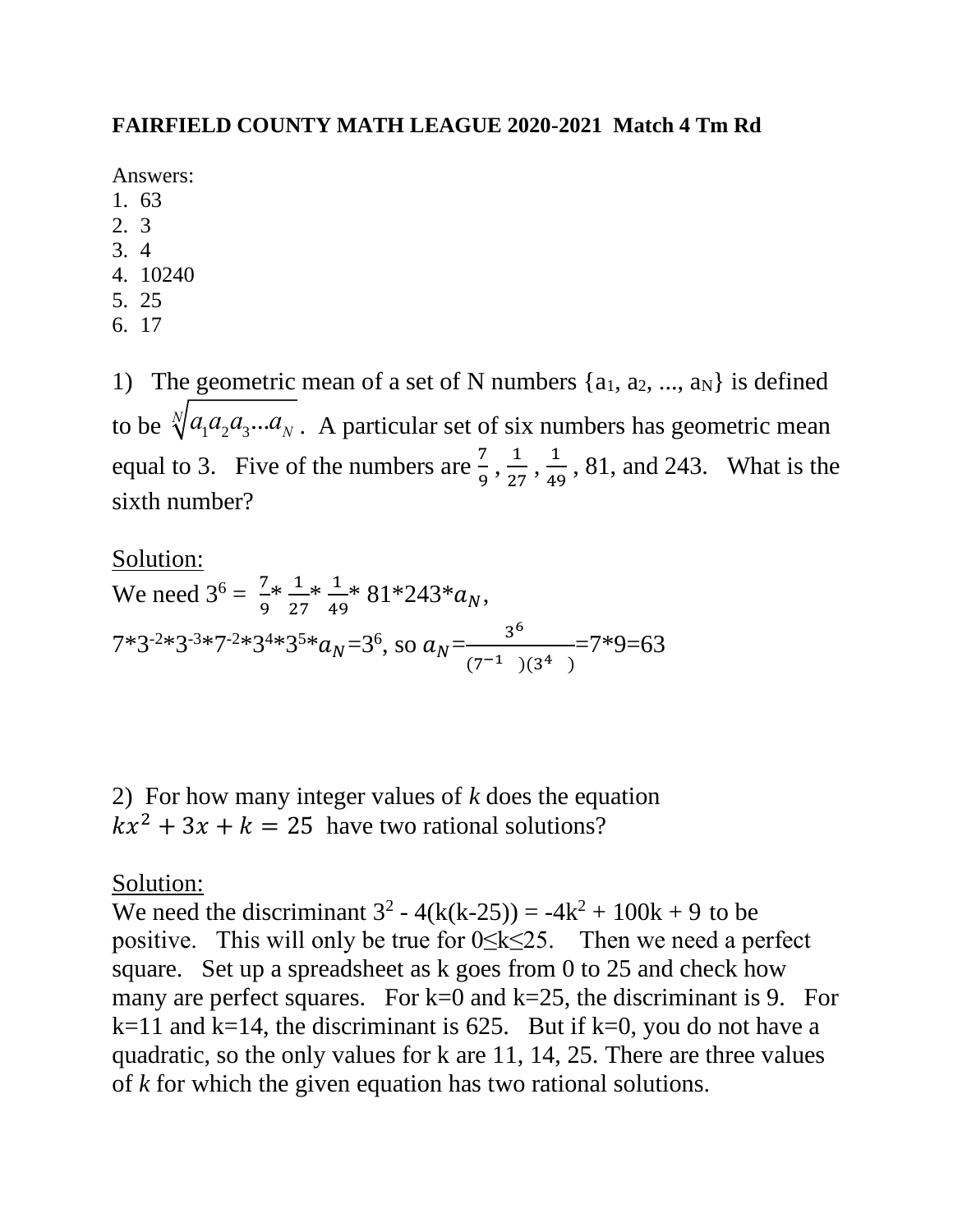3.) In the diagram of ∆ABC below, not necessarily drawn to scale, line AD bisects ∠*BAC*. AC=6x+3, DC=2x+7, BC=7x-3, AB=4x+2. Find the value of x.



Solution:

By the angle bisector theorem proved using similar triangles,  $\frac{AB}{BD}$ B<sub>D</sub>  $\frac{AC}{CD}$  $CD$ . BD=BC-CD= $(7x-3)-(2x+7) = 5x-10$ .  $4x+2$  $5x-10$  $=\frac{6x+3}{3x+7}$  $2x + 7$  $, (4x+2)(2x+7)=(5x-10)(6x+3),$  $8x^2+32x+14=30x^2-45x-30$  $22x^2 - 77x - 44 = 0$  $11(2x^2 - 7x - 4) = 0$ 11(x-4)(2x+1)=0, x=4 or x=-0.5, but x=-0.5 gives negative side lengths, so  $x=4$ .

4.) The graph of a direct variation function of the form  $y = kx^n$  passes through the points (64,8) and (4, $\frac{1}{128}$ ). What is  $\frac{n}{k}$ ?

Solution:  $8=k*64^n$ 1  $\frac{1}{128}$ =k\*4<sup>n</sup> Divide the two equations to get  $1024=16^n$ .  $2^{10} = (2^4)^n$ , so n= $\frac{5}{3}$  $\frac{5}{2}$ .  $8=k*64\frac{5}{2}$ ,  $8=k*8^5$ ,  $k=\frac{1}{8^4}$ ,  $\frac{n}{k}$  $\frac{n}{k} = 8^4 * \frac{5}{2}$  $\frac{5}{2}$ =2<sup>11\*</sup>5=2048\*5=10240.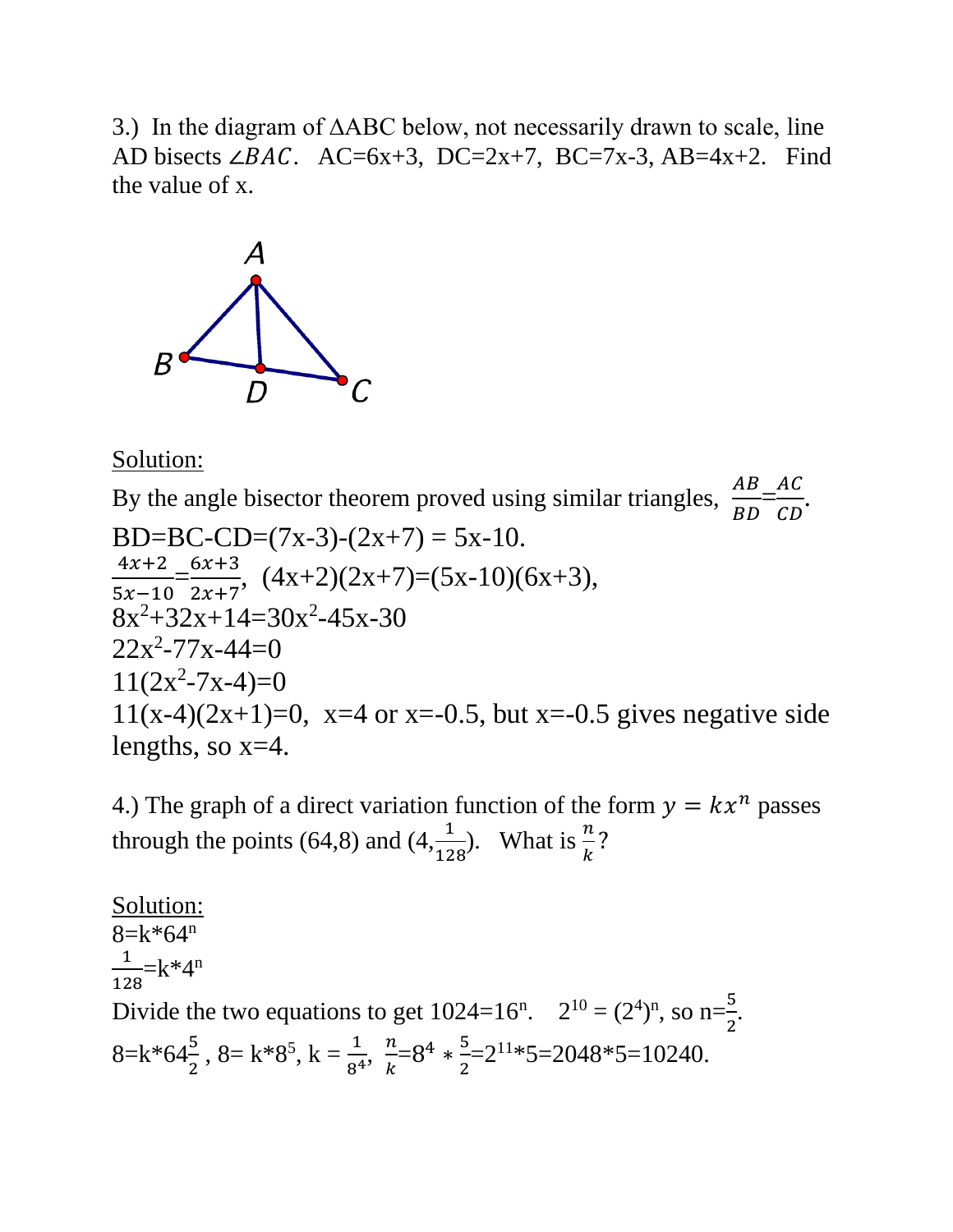5. In the diagram, line segment OP makes an acute angle *θ* with the *x*axis and has length 2. Segment PQ is parallel to the *x*-axis and has length 3. The square of the length of segment OQ is  $a + b \cos^2 \frac{\theta}{2}$  $\frac{b}{2}$ . Find  $a + b$ .



Solution:

Draw a vertical line from P to the x-axis that intersects the x-axis at R. Then  $\cos \phi = \frac{OR}{2}$ , so  $OR = 2 \cos \phi$ . Draw a horizontal line from P to the y-axis that intersects the y-axis at S, so  $\sin \phi = \frac{os}{2}$ , so  $OS = 2 \sin \phi$ .  $OQ^{2} = (OR + 3)^{2} + (OS)^{2} = (2 \cos \phi + 3)^{2} + (2 \sin \phi)^{2} = 4 \cos^{2} \phi + 12$  $\cos \phi + 9 + 4 \sin^2 \phi = 13 + 12 \cos \phi.$  $\cos^2(\frac{\emptyset}{2})$  $\frac{\cancel{0}}{2}$ ) =  $\frac{1+cos\cancel{0}}{2}$  so cos  $\cancel{0}$  = 2cos<sup>2</sup> ( $\frac{\cancel{0}}{2}$  $\frac{\cancel{0}}{2}$ )-1.  $\text{OQ}^2 = 13 + 12 \cdot (2\cos^2 \left(\frac{\cancel{0}}{2}\right))$  $\frac{9}{2}$ )-1) =  $13 + 24 \cos^2(\frac{\phi}{2})$  $\frac{\cancel{0}}{2}$ ) - 12 = 1 + 24 cos<sup>2</sup> ( $\frac{\cancel{0}}{2}$  $\frac{b}{2}$ ).  $a + b = 1 + 24 = 25$ .